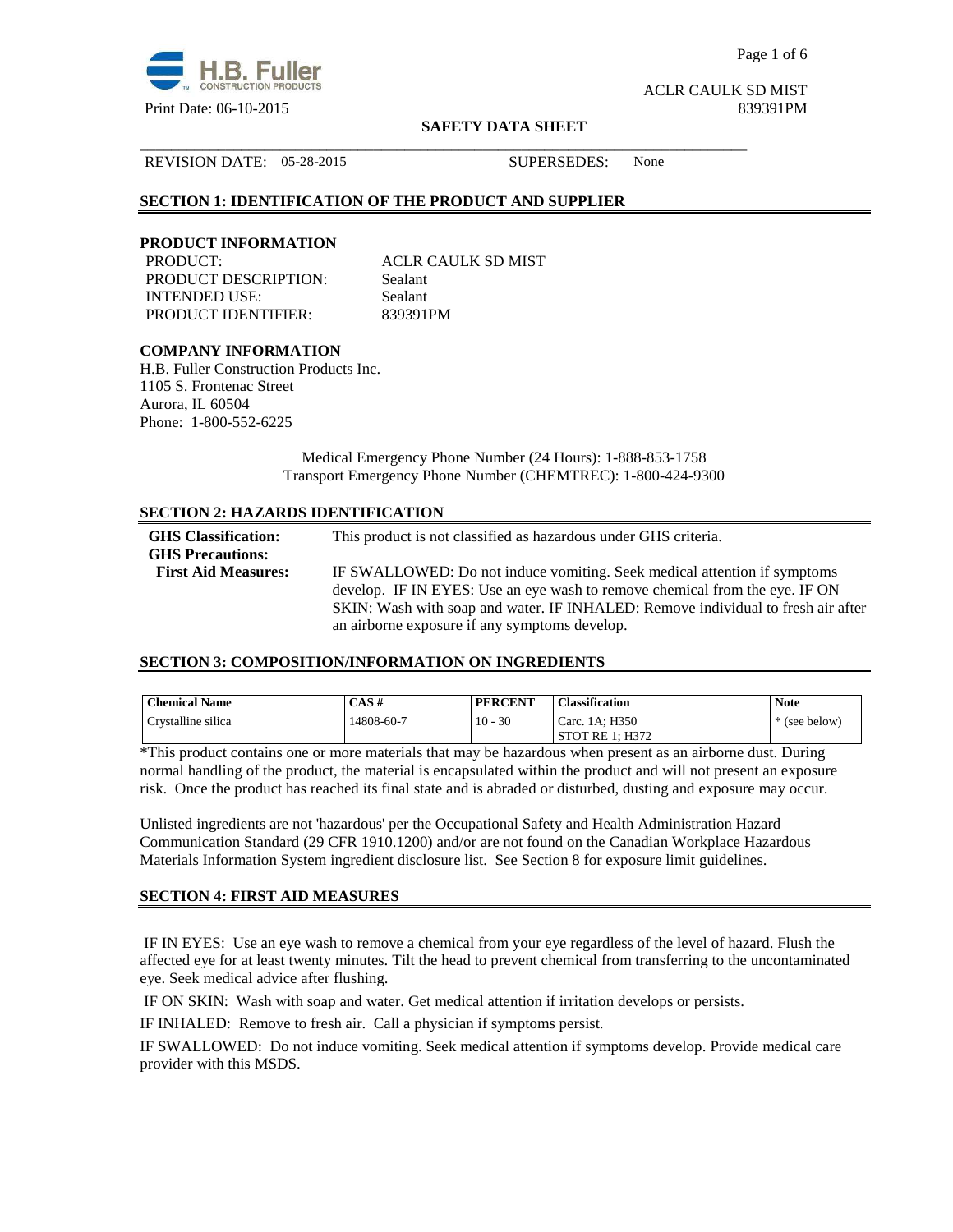

## ACLR CAULK SD MIST

#### **SAFETY DATA SHEET**

\_\_\_\_\_\_\_\_\_\_\_\_\_\_\_\_\_\_\_\_\_\_\_\_\_\_\_\_\_\_\_\_\_\_\_\_\_\_\_\_\_\_\_\_\_\_\_\_\_\_\_\_\_\_\_\_\_\_\_\_\_\_\_\_\_\_\_\_\_\_\_\_\_\_\_\_\_\_

### **SECTION 5: FIRE FIGHTING MEASURES**

| EXTINGUISHING MEDIA:                          | Use water spray, foam, dry chemical or carbon dioxide.          |
|-----------------------------------------------|-----------------------------------------------------------------|
| UNUSUAL FIRE AND EXPLOSION HAZARDS:           | There is a possibility of pressure buildup in closed containers |
|                                               | when heated. Water spray may be used to cool the containers.    |
| SPECIAL FIRE FIGHTING INSTRUCTIONS:           | Persons exposed to products of combustion should wear self-     |
|                                               | contained breathing apparatus and full protective equipment.    |
| <b>HAZARDOUS COMBUSTION PRODUCTS:</b>         | Carbon dioxide, Carbon monoxide                                 |
|                                               |                                                                 |
| <b>SECTION 6: ACCIDENTAL RELEASE MEASURES</b> |                                                                 |

| <b>SPECIAL PROTECTION:</b> | No adverse health effects expected from the clean-up of spilled material.<br>Follow personal protective equipment recommendations found in<br>Section 8 of this MSDS.  |
|----------------------------|------------------------------------------------------------------------------------------------------------------------------------------------------------------------|
|                            | METHODS FOR CLEAN-UP: Avoid creating dusts. Cover material with absorbent and moisten and<br>collect for disposal.                                                     |
|                            | Dike if necessary, contain spill with inert absorbent and transfer to<br>containers for disposal. Keep spilled product out of sewers, watersheds,<br>or water systems. |

Transport Emergency Phone Number (CHEMTREC): 1-800-424-9300

#### **SECTION 7: HANDLING AND STORAGE**

Handling: No special handling instructions due to toxicity. Avoid breathing material.

Storage: Store in a cool, dry place.Protect from freezing Consult the Technical Data Sheet for specific storage instructions.

#### **SECTION 8: EXPOSURE CONTROLS/PERSONAL PROTECTION**

#### **EXPOSURE LIMITS:**

| <b>Chemical Name</b> | <b>Note</b>        | <b>ACGIH EXPOSURE LIMITS</b>            | <b>OSHA PEL</b>                                                                                                                                    |
|----------------------|--------------------|-----------------------------------------|----------------------------------------------------------------------------------------------------------------------------------------------------|
| Calcium carbonate    | $*$ (see<br>below) | No data available.                      | 15 mg/m3 TWA (total dust); 5 mg/m3 TWA<br>(respirable fraction)                                                                                    |
| Crystalline silica   | $*$ (see<br>below) | $0.025$ mg/m3 TWA (respirable fraction) | $((250)/(%SiO2 + 5)$ mppcf TWA<br>(respirable)); $((10)/(%SiO2 + 2)$ mg/m3<br>TWA (respirable)); $((30)/(%SiO2 + 2))$<br>$mg/m3$ TWA (total dust)) |

\*This product contains one or more materials that may be hazardous when present as an airborne dust. During normal handling of the product, the material is encapsulated within the product and will not present an exposure risk. Once the product has reached its final state and is abraded or disturbed, dusting and exposure may occur.

#### **ENGINEERING CONTROL METHODS:**

| Use local exhaust ventilation or other engineering controls to                                       |  |
|------------------------------------------------------------------------------------------------------|--|
| minimize exposures.                                                                                  |  |
| Wear safety glasses when handling this product.                                                      |  |
| Not normally required. Wear chemically resistant gloves to prevent<br>prolonged or repeated contact. |  |
|                                                                                                      |  |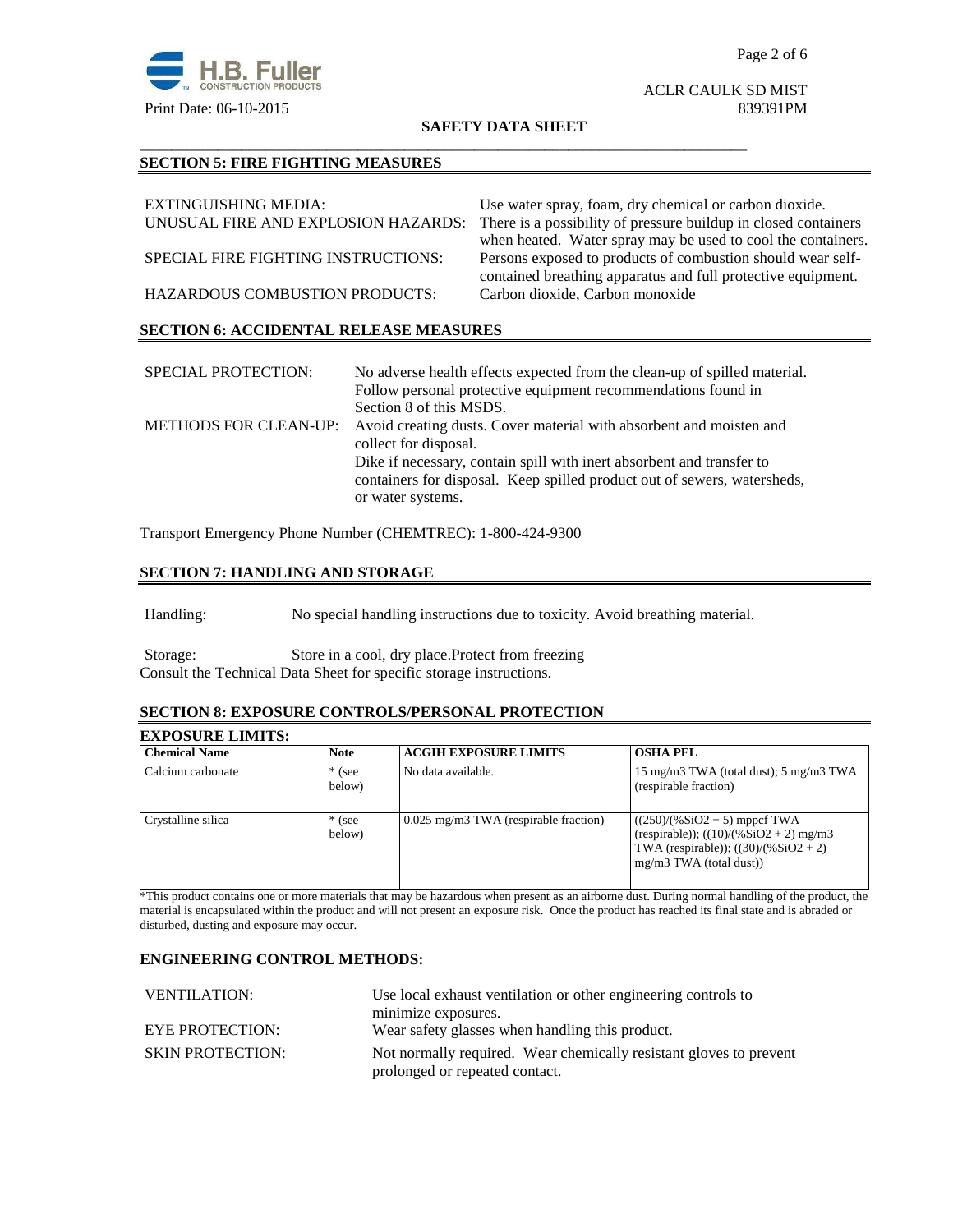Page 3 of 6



ACLR CAULK SD MIST

#### **SAFETY DATA SHEET**

| GLOVES:                        | Not normally required. Use nitrile gloves if conditions warrant.                                                                                                                                                                                                                                                                                                                                   |
|--------------------------------|----------------------------------------------------------------------------------------------------------------------------------------------------------------------------------------------------------------------------------------------------------------------------------------------------------------------------------------------------------------------------------------------------|
| <b>RESPIRATORY PROTECTION:</b> | Respiratory protection may be required to avoid overexposure when<br>handling this product. Use a respirator if general room ventilation is<br>not available or sufficient to eliminate symptoms. NIOSH approved<br>air purifying respirator with dust/mist filter.<br>Respirators should be selected by and used following requirements<br>found in OSHA's respirator standard (29 CFR 1910.134). |

#### **SECTION 9: PHYSICAL AND CHEMICAL PROPERTIES**

| PHYSICAL STATE:                                | Semi-solid                   |
|------------------------------------------------|------------------------------|
| COLOR:                                         | Gray                         |
| ODOR:                                          | Neutral                      |
| <b>ODOR THRESHOLD:</b>                         | Not established              |
| $pH$ :                                         | 7.4                          |
| FREEZING/MELTING POINT (deg. C):               | Not established              |
| <b>BOILING POINT</b> (deg. C):                 | Not established              |
| <b>FLASH POINT:</b>                            | Non flammable                |
| <b>EVAPORATION RATE:</b>                       | Not established              |
| FLAMMABILITY:                                  | Not a flammable solid or gas |
| UPPER EXPLOSIVE LIMIT (% in air):              | Not established              |
| LOWER EXPLOSIVE LIMIT (% in air):              | Not established              |
| VAPOR PRESSURE (mm Hg):                        | Not established              |
| <b>VAPOR DENSITY:</b>                          | Not established              |
| <b>WEIGHT PER GALLON (lbs.):</b>               | 13.25                        |
| <b>SPECIFIC GRAVITY:</b>                       | 1.590                        |
| <b>SOLUBILITY:</b>                             | Not established              |
| <b>OCTANOL/WATER COEFFICIENT:</b>              | Not established              |
| <b>AUTOIGNITION TEMPERATURE:</b>               | Not established              |
| DECOMPOSITION TEMPERATURE:                     | Not established              |
| VISCOSITY:                                     | No data available.           |
| SOLIDS (% by weight):                          | 81.2                         |
| VOC, weight percent                            | 0.60                         |
| VOC, U.S. EPA Method 24, less water and exempt | 12g/liter of material        |
| solvents (theoretically determined)            |                              |

#### **SECTION 10: STABILITY AND REACTIVITY**

| STABILITY:                                                        | Stable under normal conditions. |
|-------------------------------------------------------------------|---------------------------------|
| CHEMICAL INCOMPATIBILITY:                                         | Not established                 |
| HAZARDOUS POLYMERIZATION:                                         | Will not occur.                 |
| HAZARDOUS DECOMPOSITION PRODUCTS: Carbon monoxide, carbon dioxide |                                 |

#### **SECTION 11: TOXICOLOGICAL INFORMATION**

| <b>Component Toxicity / Toxicology Data:</b> |                           |  |  |
|----------------------------------------------|---------------------------|--|--|
| <b>COMPONENT NAME</b>                        | <b>LD50/LC50</b>          |  |  |
| Calcium carbonate                            | ORAL LD50 RAT 6,450 MG/KG |  |  |
| Crystalline silica                           | ORAL LD50 RAT 500 MG/KG   |  |  |
| Water                                        | ORAL LD50 RAT > 90 ML/KG  |  |  |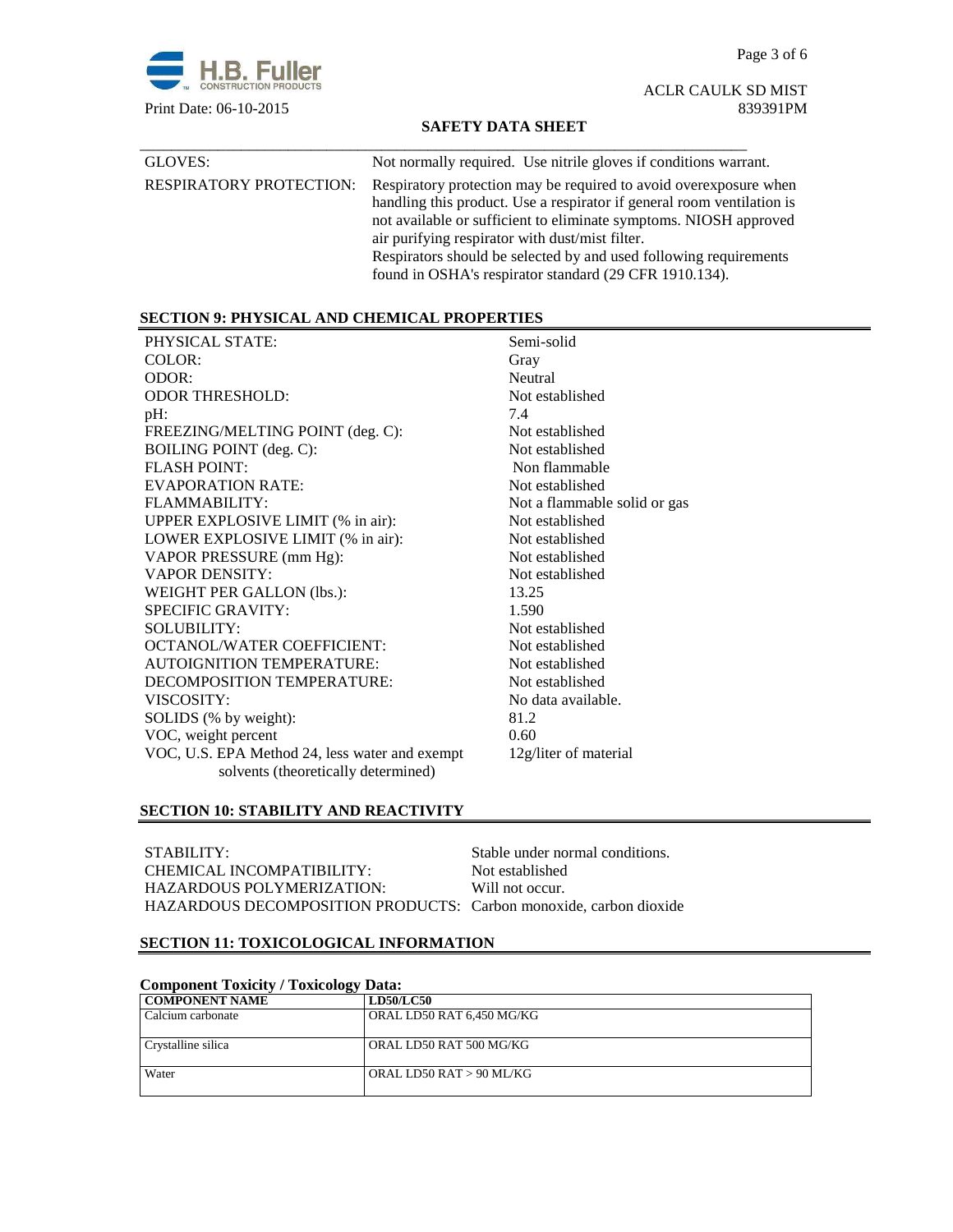

#### **SAFETY DATA SHEET**

# ACLR CAULK SD MIST

#### **This product is a mixture. Unless noted, the information below is based on components.**

\_\_\_\_\_\_\_\_\_\_\_\_\_\_\_\_\_\_\_\_\_\_\_\_\_\_\_\_\_\_\_\_\_\_\_\_\_\_\_\_\_\_\_\_\_\_\_\_\_\_\_\_\_\_\_\_\_\_\_\_\_\_\_\_\_\_\_\_\_\_\_\_\_\_\_\_\_\_

Skin corrosion / irritation: Can cause minor skin irritation, defatting, and dermatitis.

Serious eye damage / irritation :Can cause minor irritation, tearing and reddening.

Respiratory / skin sensitization: No data available.

Germ cell mutagenicity: No data available.

Carcinogenicity: Contains a material that may cause cancer.

Reproductive toxicity: No data available.

Specific target organ toxicity-single exposure:No data available.

Respiratory irritation / Narcotic effects: No data available.

Specific target organ toxicity-repeated exposure:No data available.

Target organs potentially affected by exposure: Lungs

Aspiration hazard: No data available.

Medical Conditions Aggravated by Exposure: Lung disease

#### **SECTION 12: ECOLOGICAL INFORMATION**

OVERVIEW: No ecological information available for this product. MOBILITY: No data available. PERSISTENCE: No data available. BIOACCUMULATION: No data available.

**This product has not been tested for ecological effects. Relevant information for components is listed below:** 

| Component:         | <b>Ecotoxicity values:</b>       |
|--------------------|----------------------------------|
| No data available. | <b>Acute Toxicity (Fish):</b>    |
|                    | <b>Acute Toxicity (Daphnia):</b> |
|                    | <b>Acute Toxicity (Algae):</b>   |

#### **SECTION 13: DISPOSAL CONSIDERATIONS**

To the best of our knowledge, this product does not meet the definition of hazardous waste under the U.S. EPA Hazardous Waste Regulations 40 CFR 261. Solidify and dispose of in an approved landfill. Consult state, local or provincial authorities for more restrictive requirements.

#### **SECTION 14: TRANSPORT INFORMATION**

Consult Bill of Lading for transportation information.

| US DOT: | <b>NOT REGULATED</b> |
|---------|----------------------|
| IATA:   | <b>NOT REGULATED</b> |

#### **SECTION 15: REGULATORY INFORMATION**

### **INVENTORY STATUS**

| U.S. EPA TSCA:     | This product is in compliance with the Toxic Substances Control Act's |  |
|--------------------|-----------------------------------------------------------------------|--|
|                    | Inventory requirements.                                               |  |
| CANADIAN CEPA DSL: | The components of this product are included on the DSL or are exempt  |  |
|                    | from DSL requirements.                                                |  |
| EUROPEAN REACH:    | As a result of the introduction of REACH into Europe, this product    |  |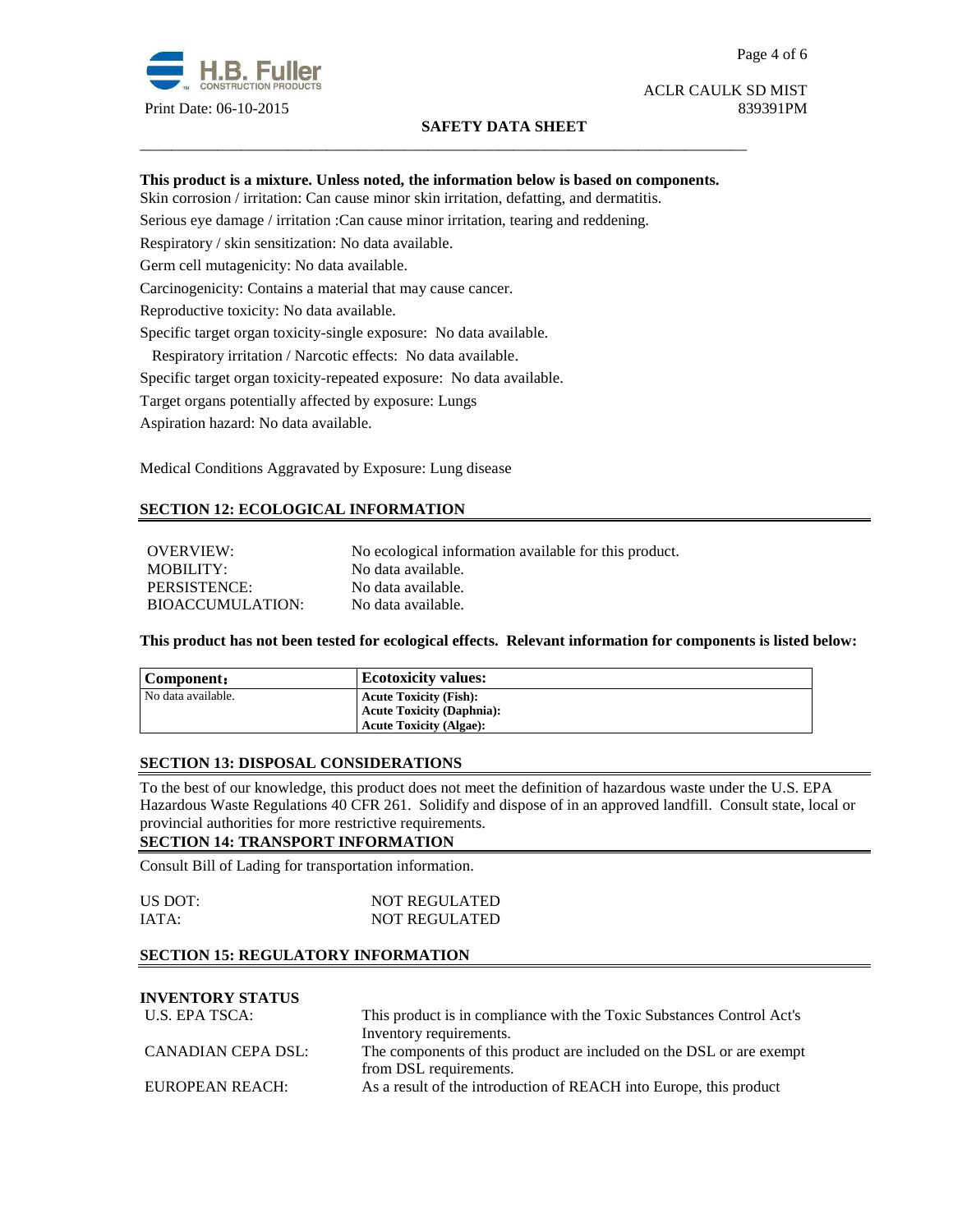

Page 5 of 6

### ACLR CAULK SD MIST

#### **SAFETY DATA SHEET**

cannot be imported into Europe unless the REACH requirements are met.

AUSTRALIA AICS: This product is in compliance with the Australian Inventory of Chemical Substances requirements.

If you need more information about the inventory status of this product call 651-236-5858.

\_\_\_\_\_\_\_\_\_\_\_\_\_\_\_\_\_\_\_\_\_\_\_\_\_\_\_\_\_\_\_\_\_\_\_\_\_\_\_\_\_\_\_\_\_\_\_\_\_\_\_\_\_\_\_\_\_\_\_\_\_\_\_\_\_\_\_\_\_\_\_\_\_\_\_\_\_\_

This product may contain chemical substances that are regulated for export by various government agencies (such as the Environmental Protection Agency, the Bureau of Industry and Security, or the Drug Enforcement Administration, among others). Before exporting this product from the USA or Canada, we recommend you contact us at reg.request@hbfuller.com to request an export review.

#### FEDERAL REPORTING

EPA SARA Title III Section 313

Unless listed below, this product does not contain toxic chemical(s) subject to the reporting requirements of section 313 of Title III of the Superfund Amendments and Reauthorization Act of 1986 (SARA) and 40 CFR part 372. EPA has advised that when a percentage range is listed the midpoint may be used to fulfill reporting obligations. **Chemical Name**  $\qquad \qquad$   $\qquad \qquad$   $\qquad \qquad$   $\qquad \qquad$   $\qquad \qquad$   $\qquad \qquad$   $\qquad \qquad$   $\qquad \qquad$   $\qquad \qquad$   $\qquad \qquad$   $\qquad \qquad$   $\qquad \qquad$   $\qquad \qquad$   $\qquad \qquad$   $\qquad \qquad$   $\qquad \qquad$   $\qquad \qquad$   $\qquad \qquad$   $\qquad \qquad$   $\qquad \qquad$   $\qquad \qquad$   $\qquad \qquad$   $\qquad \qquad$ 

#### STATE REPORTING

Proposition 65, The Safe Drinking Water and Toxic Enforcement Act of 1986:

Unless listed below, this product does not contain known levels of any chemical known to the State of California to cause cancer or reproductive harm.

| <b>Chemical Name/List</b> |                       | CAS           | Percent        |
|---------------------------|-----------------------|---------------|----------------|
| Ouartz                    | (Carcinogen)          | 14808-60-7    | $10 - 30$      |
| Titanium dioxide          | (Carcinogen)          | 13463-67-7    | $0.01 - 0.1$   |
| Carbon black              | (Carcinogen)          | 1333-86-4     | $0.001 - 0.01$ |
| Ethyl acrylate            | (Carcinogen)          | 140-88-5      | $< 10$ ppm     |
| Methanol                  | (Developmental toxin) | $67 - 56 - 1$ | $< 10$ ppm     |

#### **Substances of Very High Concern (SVHC) Content:**

Unless listed below, this product does not contain SVHC's. tert-Octylphenol, ethoxylated

#### **SECTION 16: OTHER INFORMATION**

SDS VERSION DATE: 05-28-2015

This Safety Data Sheet is prepared to comply with the United States Occupational Safety and Health Administration (OSHA) Hazard Communication Standard (29 CFR 1910.1200) and the Canadian Workplace Hazardous Materials Information System (WHMIS).

HMIS RATING: HEALTH -- 0 FLAMMABILITY -- 0 REACTIVITY -- 0 See SECTION 8: EXPOSURE CONTROLS/PERSONAL PROTECTION for personal protective equipment recommendations.

Prepared by: The Global Regulatory Department Phone: 651-236-5842

The information and recommendations set forth herein are believed to be accurate. Because some of the information is derived from information provided to H.B. Fuller Construction Products, Inc. from its suppliers, and because H.B. Fuller Construction Products, Inc. has no control over the conditions of handling and use, H.B. Fuller Construction Products, Inc. makes no warranty, expressed or implied, regarding the accuracy of the data or the results to be